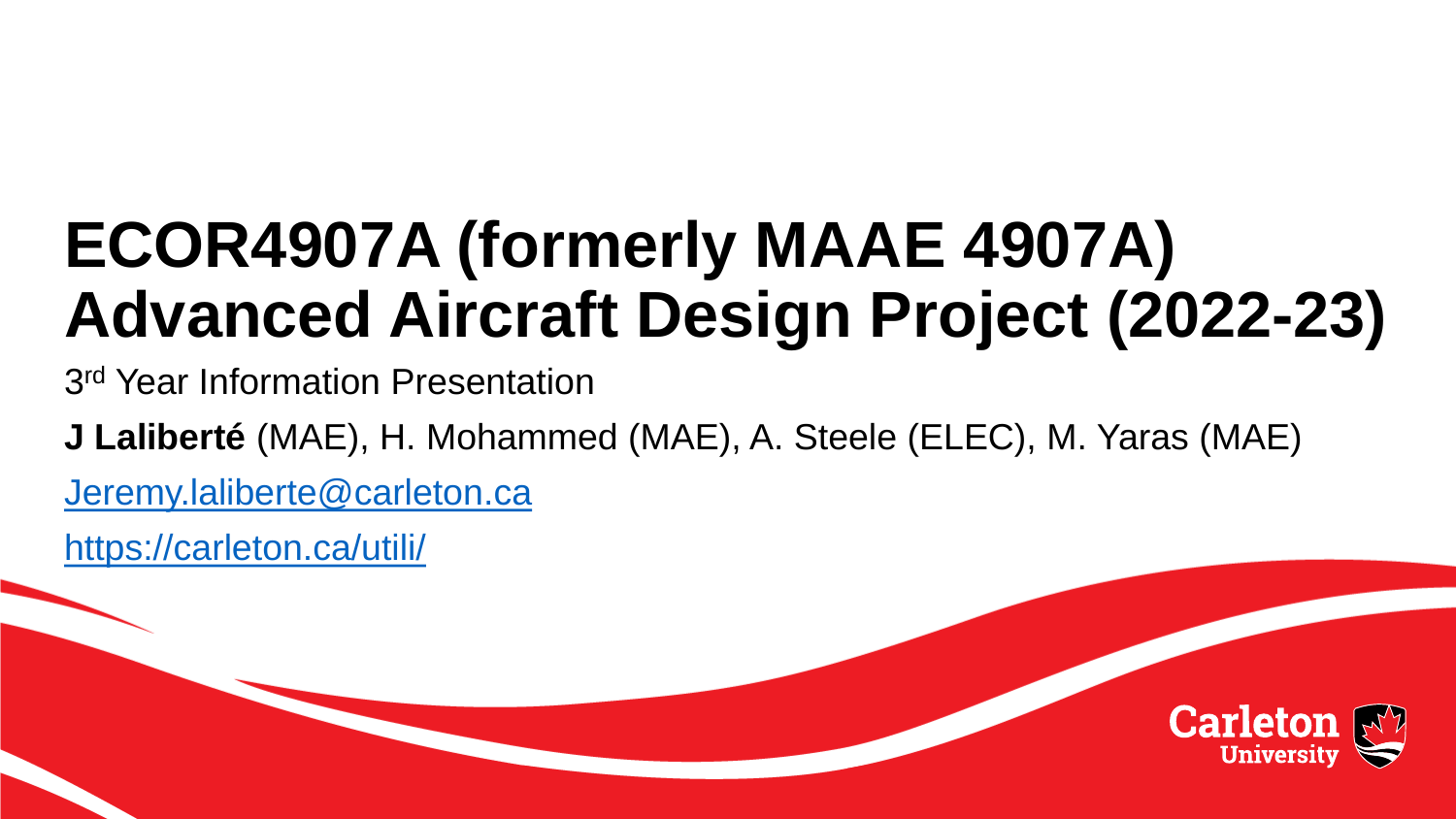#### **Overview**

- Interdisciplinary format
- Learning objectives
- 2022-23 Design challenge







#### Images from 2020-21 Design Project

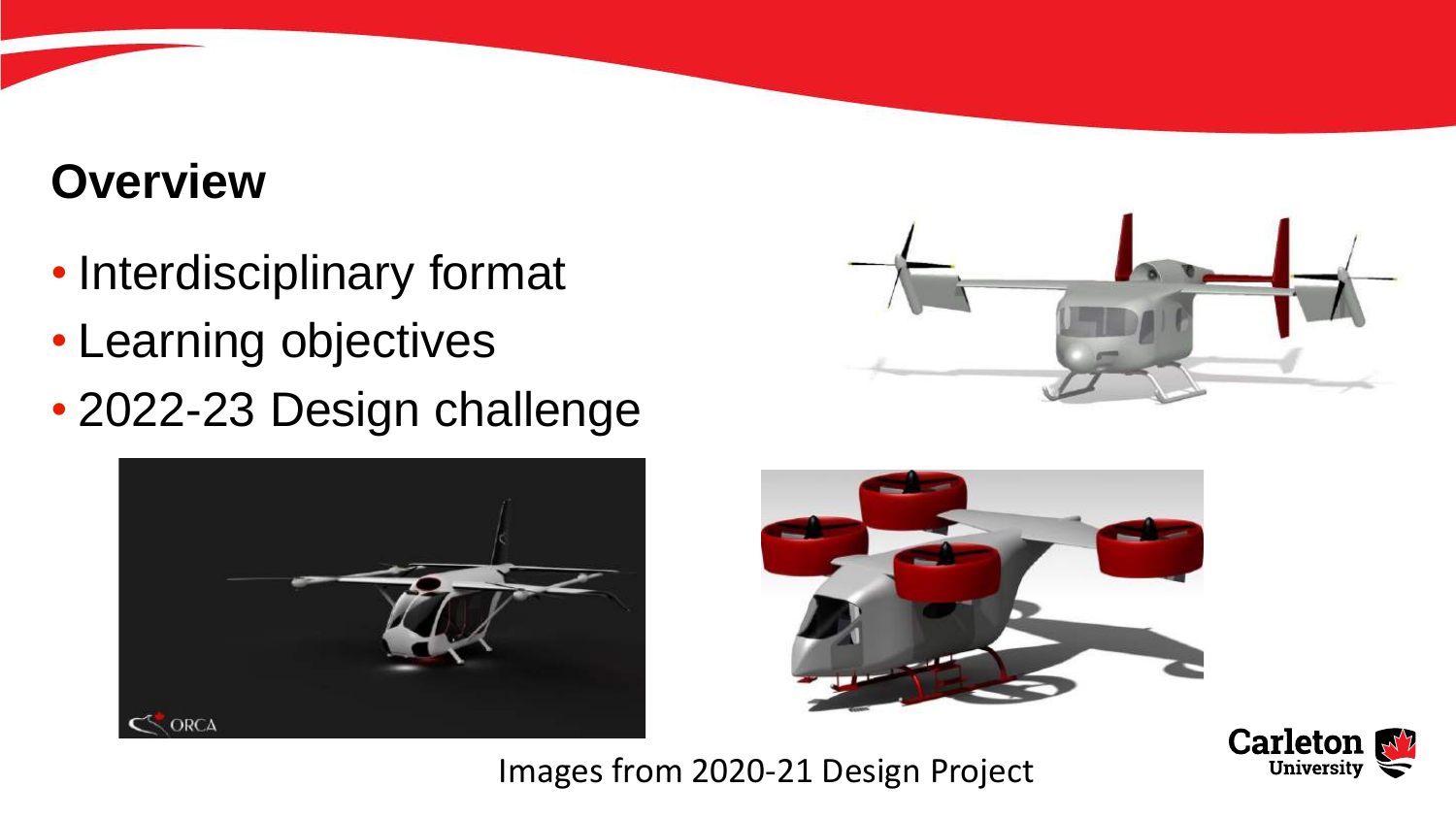# **Capstone Learning Objectives**

- Engineering design experience
- Application of knowledge and theory from other courses
	- Engineering tools and methods
	- Balance of analytical and hands-on experience
- Complementary skills
	- Project management, communication, leadership and teamwork, technical writing, interdisciplinary teams
- Design, analyze, build, test/fly, re-design

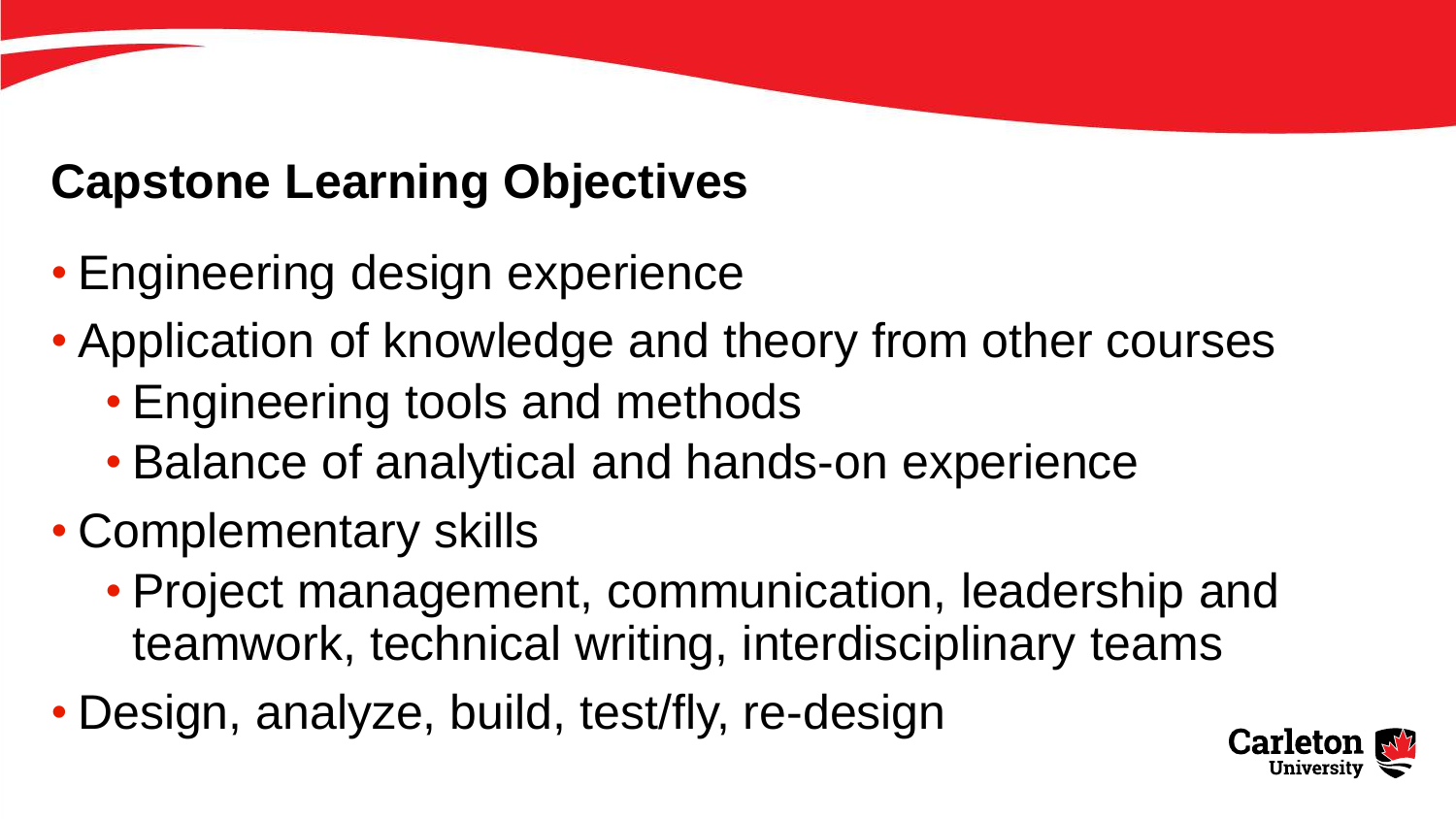## **ECOR4907A Format**

- Prior experience with interdisciplinary projects
- One of the first new ECOR4907 projects
- Students and LEs from ELEC/SYSC and MAE
	- Possibly other departments/schools ID, CogSci
- MAE marking standards and graduate attributes
- MAE meeting schedule

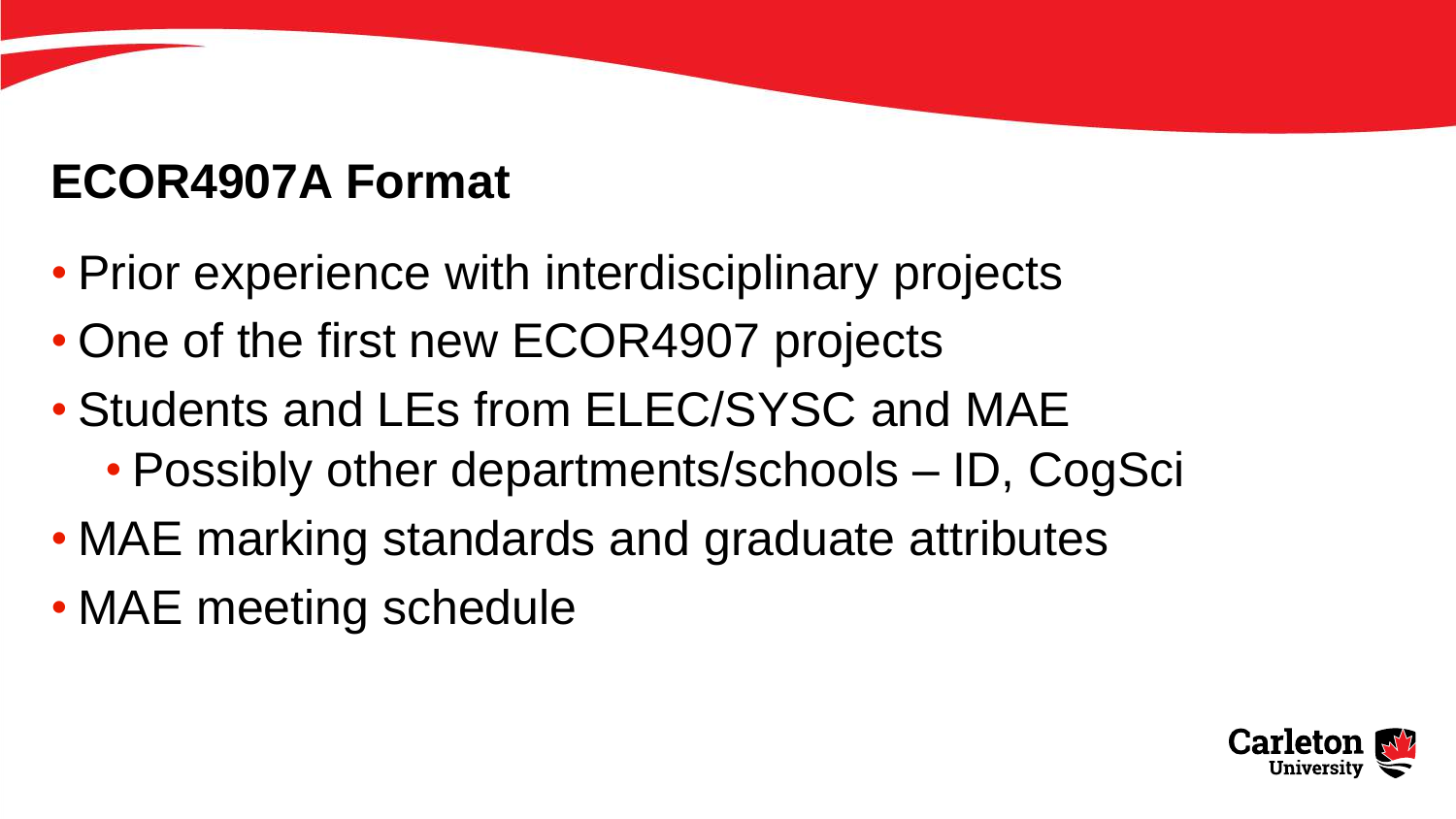## **General Project Information**

- 7-8 students per lead engineer
- Assume project to be fully in person
- Single integrated team working on one aircraft design
- Access to 3103CB workspace
	- Shared with Blackbird UAV team and graduate students
	- Equipment and supplies from previous UAV projects
- Access to makerspace in new Engineering Design Centre

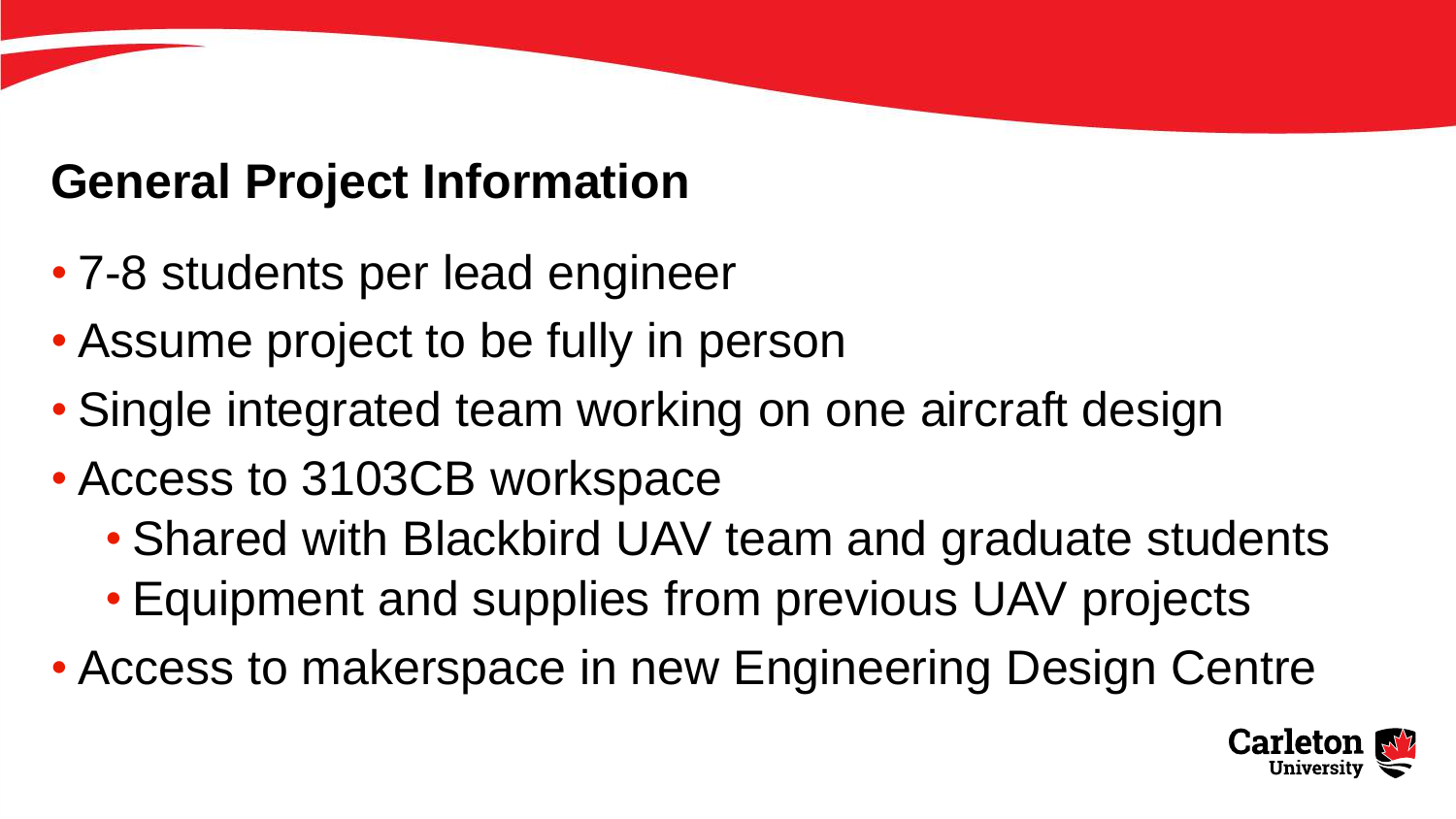#### **Project Structure**

- Modelled on Integrated Product Team from aviation industry
	- Design Integration (JL)
	- Aerodynamics and Propulsion (MY and HM)
	- Avionics and Flight Controls (HM and AS)
	- Structures and Manufacturing (JL)

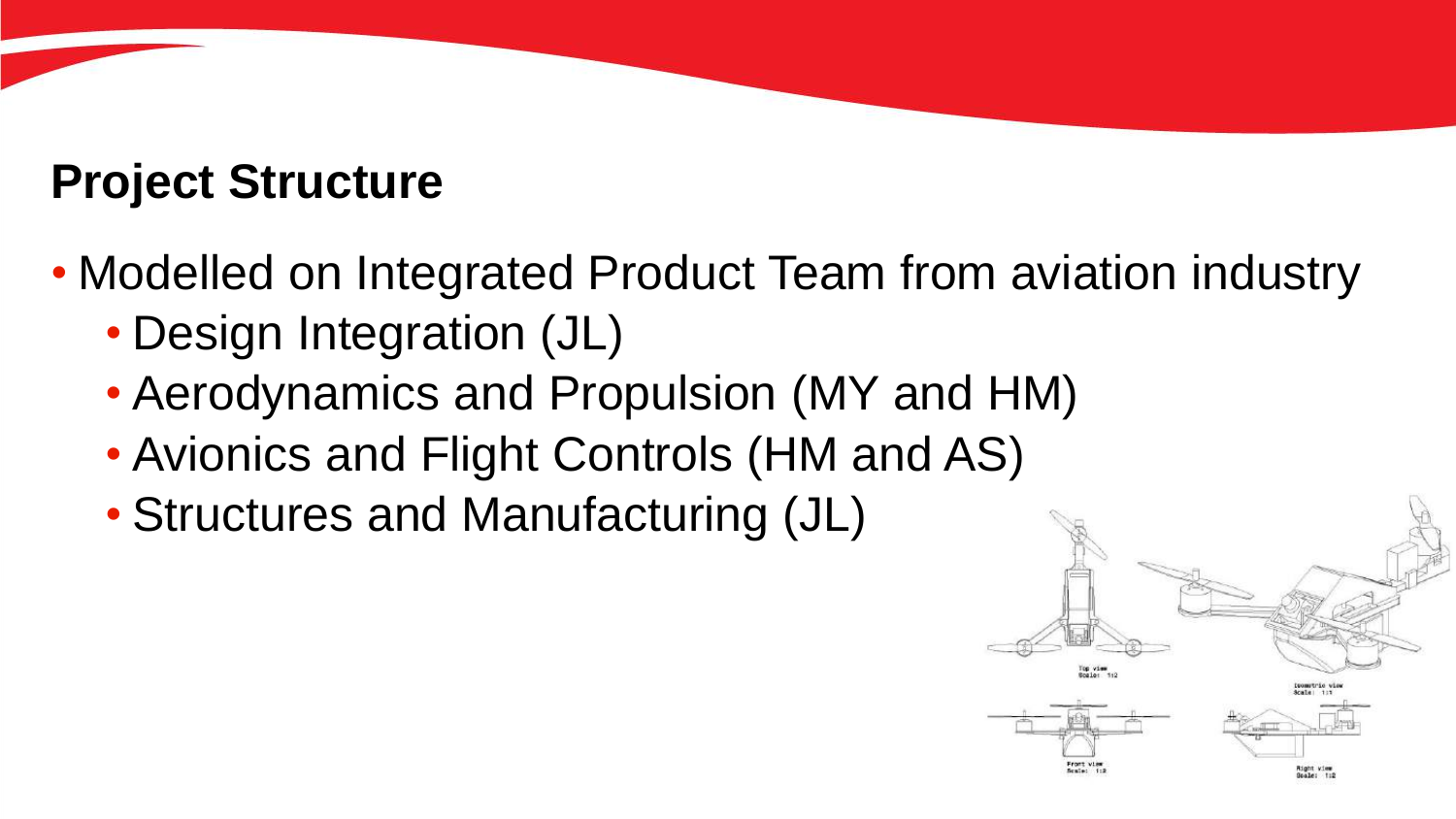# **Project Topic (2-3 years)**

- Advanced air mobility (AAM) system based on NRC's Integrated Air Mobility requirements
- Differs from popular "air taxi" concepts with a longer range, icing protection and requirement for fixed wing lift generation
- Other requirements
	- Autonomous and pilotless capabilities
	- Reduced GHG emissions over entire life cycle
	- Design for accessibility
	- NAV Canada UTM/RTM compliant

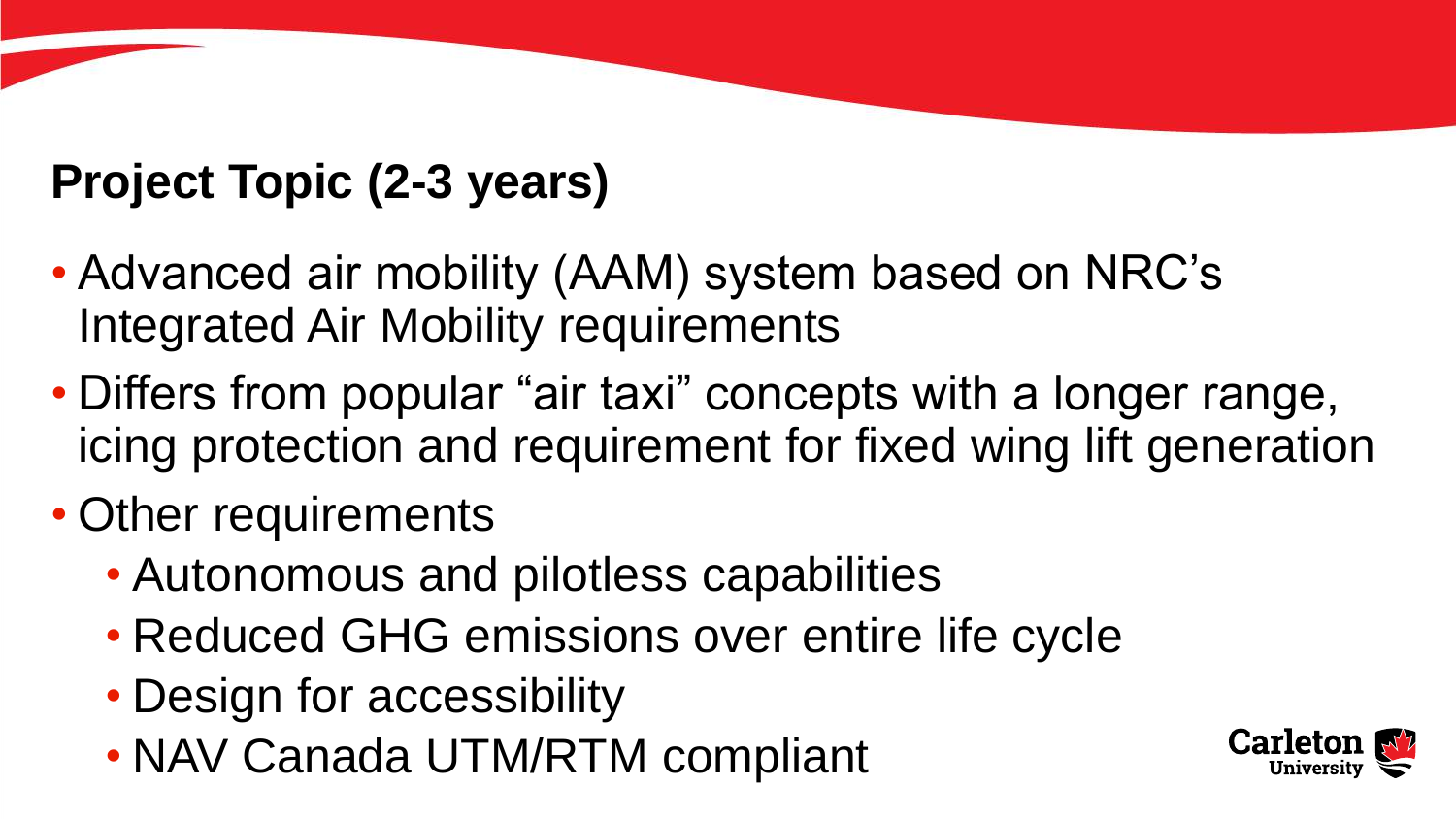#### **Modified NRC-IAM Design Requirements**

#### • Performance

- Min. 300 km range, divert range of 10 km, 3000 kg MTOW
- 100-200 kts cruise speed at 1500 m AGL
- Service ceiling of 3000 m ASL
- -40°C to 50°C operating temperature range
- Vertical take-off and landing (VTOL) capability
	- Prepared or unprepared landing fields, typical helipads
- Optionally piloted/pilotless operations
- Capable of operating IFR and known icing conditions
	- Limited icing protection system

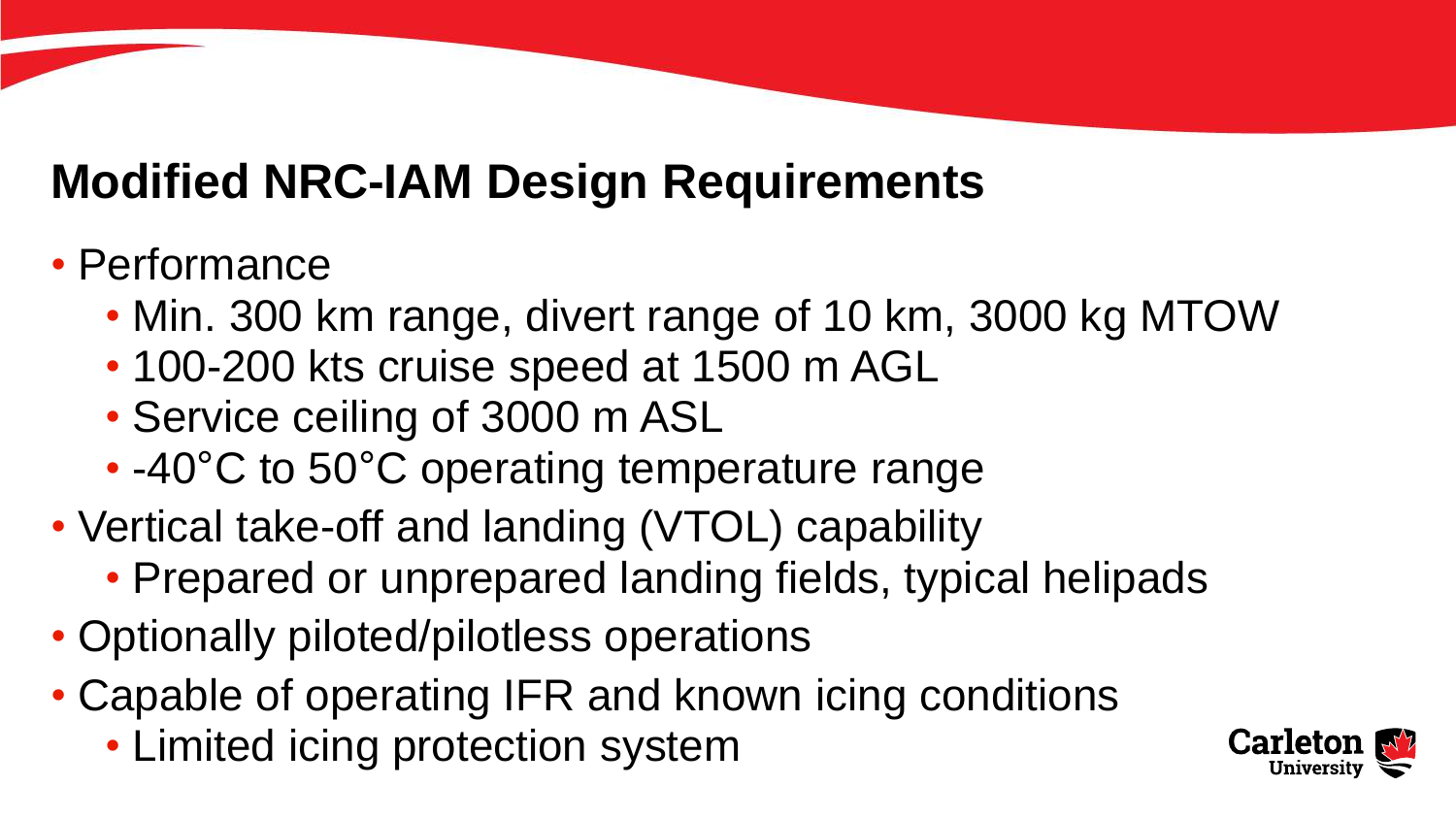## **Design Missions**

- Aeromedical mission
	- 1 pilot, 1 air ambulance stretcher with patient (100 kg), 1 [paramedic \(100 kg\), 100 kg equipment \(https://spectrum](https://spectrum-aeromed.com/project/20-2200-series/)aeromed.com/project/20-2200-series/)
- Cargo mission
	- 1 pilot plus 500 kg palleted cargo
	- North American standard forklift pallet

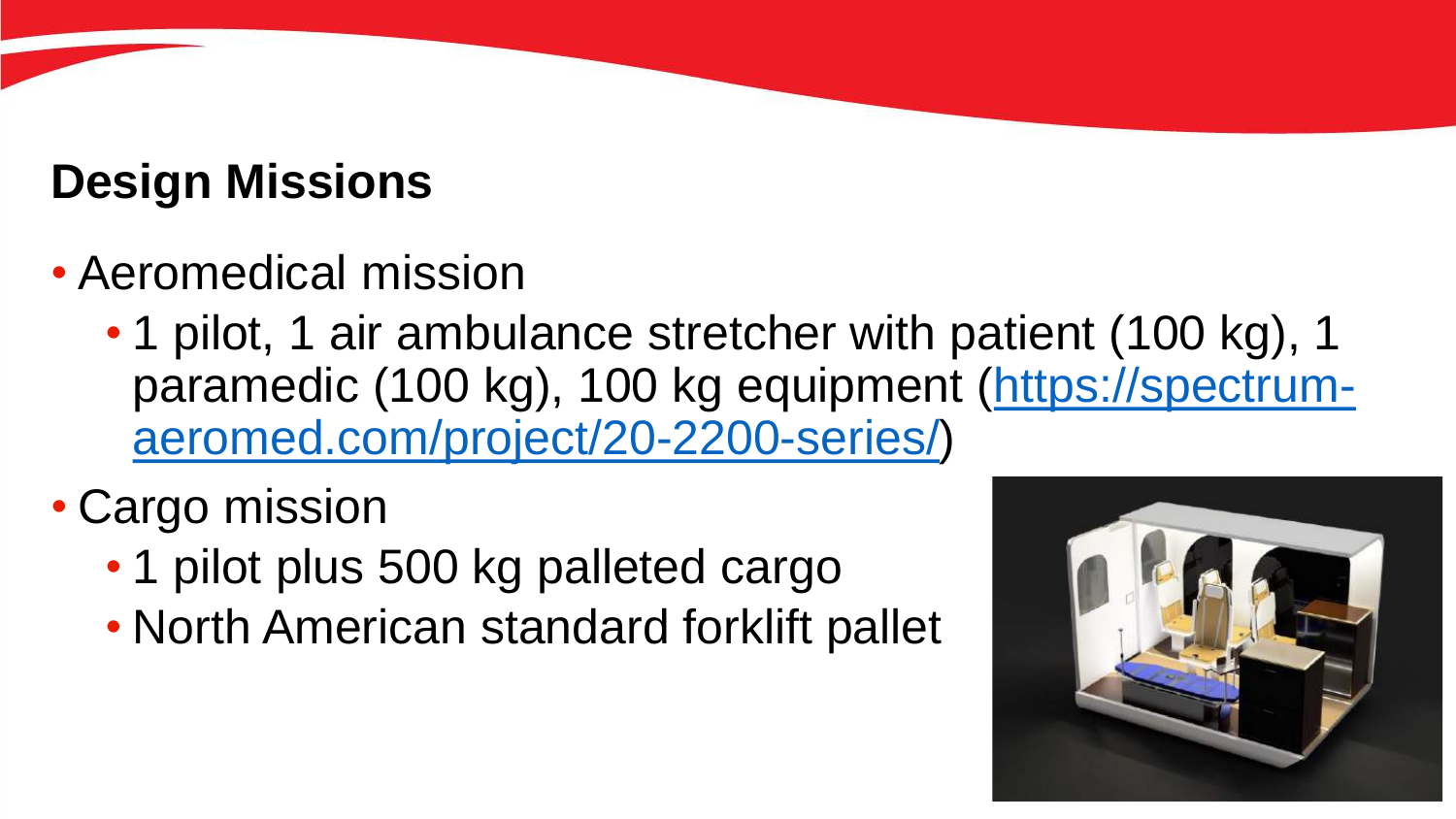# **Typical Activities**

- Guest lectures and tutorials
- Modelling and simulation CFX, ANSYS, Abaqus, COMSOL
- Stability and control DATCOM, Matlab/Simulink
- Wind tunnel testing
- Propulsion system sizing and analysis
- Avionics system design
- Human factors
- Subscale model design, build, fly